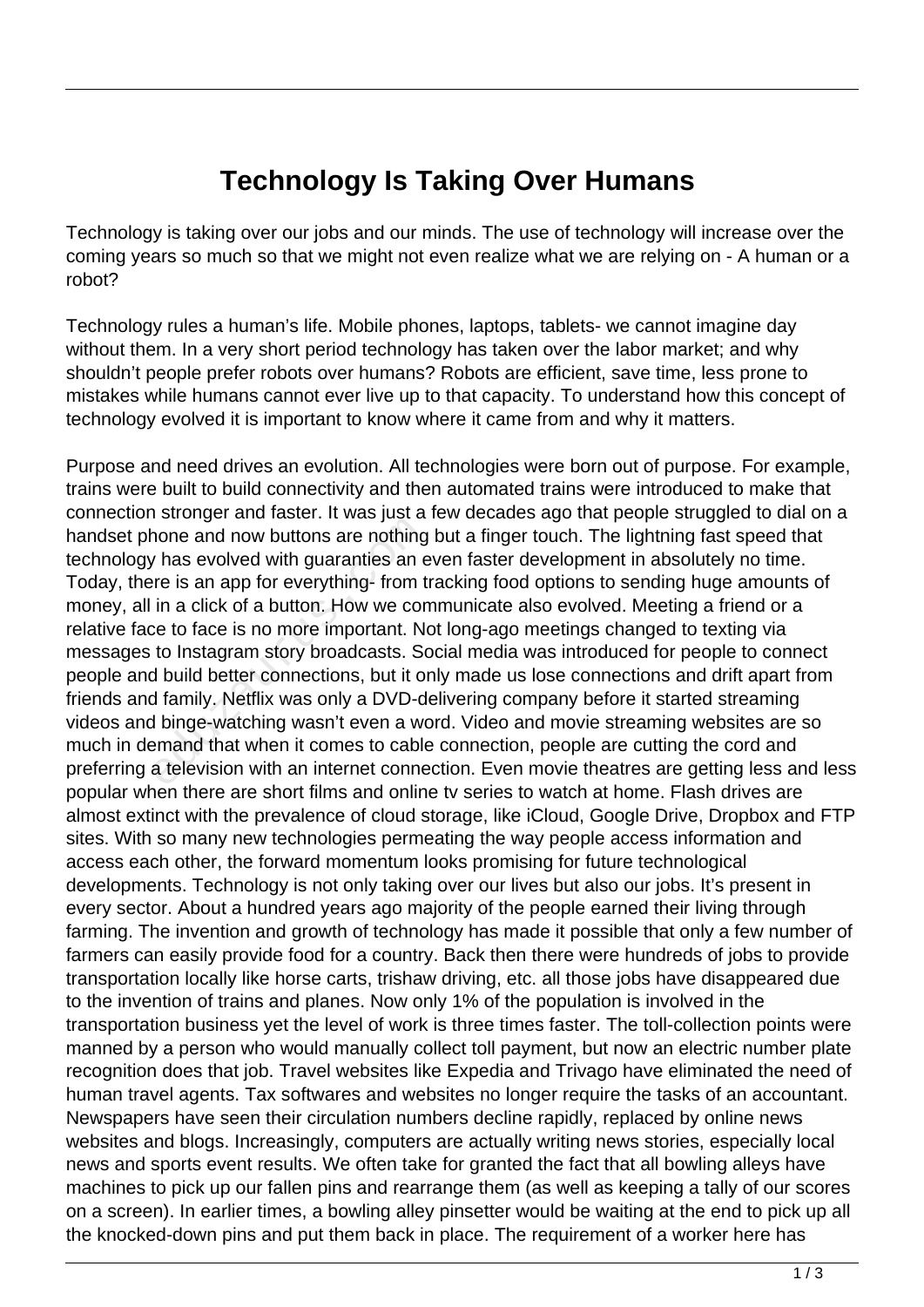totally vanished. Even a simple task like operating a lift had to be done manually by a person who would pull down a lever, but today its done by just pressing the desired button. Secretaries, personal assistants are being replaced by virtual assistants like Siri by IOS and Alexa by Amazon. Online bookstores have closed the doors of real life book shops completely. No one really visits a library now to issue classic hard bound novels after the invention of E-books line Kindle. Analyzing and sale purchase of market shares was the job of a stock broker. But today there are millions of websites doing that job for no additional cost and with increased convenience. Many banks are giving customers the ability to deposit checks via mobile apps or directly at ATMs, reducing the need for human bank tellers. Payment systems like Apple Pay and PayPal make obtaining physical cash unnecessary. The system of job recruitment was a detailed procedure carried out by several members of the recruiting company. With the introduction of LinkedIn, Indeed.com, etc. the whole process is just the task of one expert.

Talking about the automobile industry, technology has posed a great threat to the jobs of taxi drivers and other local transportation workers. With apps like Uber and other cabs-on-call apps the concept of traditional taxis have long faded away. Now the introduction of fully-autonomous or self-driving cars will put the jobs of millions, earning a living driving cabs, at a serious threat. In fact, personal self-driving cars are expected to be on the market by 2018, with commercial applications not far behind. Self-driving cars will gain even more popularity as Uber plans to acquire 24,000 autonomous Volvo SUVs. Not very soon we will see people being dropped off at places by cars with no driver. Though it is completely putting the transportation business at stake, Morgan Stanley(American multinational investment bank) predicts that driverless cars will save the United states \$1.3 trillion a year by 2040. These cars are being introduced with a perspective of increased road safety but at the same time it poses a threat due to sudden technological malfunction. These cars have several pros and cons that are being debated since the launch. The cons are life threatening and overcome the advantages. But technology can be improved and so it will happen. The few drawbacks of these cars can be mended and they can be put to action in no time. This will, undoubtedly bring about a wave of unemployment in every country. refluited and self-driving cars are expecters and far behind. Self-driving cars ,000 autonomous Volvo SUVs. Necars with no driver. Though it is correspondent States \$1.3 trillion a year by the of increased road safety but

The other employment sector that is heavily being uplifted due to technological innovation is the food and beverage sector. The main motive behind food chains replacing humans with AI or technology is the need for efficiency. Technology has reduced costs majorly and saves time. AI is being used to automate inventory management which has proven to be safer that having human labor do it. Vending machines are everywhere. The concept of general stores for buying a drink is long gone. Along with machines for dispensing food and beverages they also have ordering kiosks at most fast food corners. The role of a manual cahier is slowly vanishing and the efforts of taking orders verbally ate being channelized in providing faster services. This saves time for the customers as well as the staff. The very recent addition to this technologically computed food industry are the tray-return robots. These robots are present in many local hawker centers that assist the cleaning staff and make sure all food trays are returned. Several people have lost their jobs to these robots but it has benefited the industry. The technological trends discussed here do not impact every individual in the same way. The affect is also based on age, gender, income, race and ethnicity. It is quite clear that those with few technical skills are at a higher risk of losing their jobs. Young people will be prepared for these coming changes as they are at the start of their careers and can be trained in this new environment. While on the other hand, the backward classes are very prone to this risk as they are not educated to work digitally due to the limited access they have to computers and internet. There are still some people who cannot afford a smart phone living in the 21st century. Technology always puts